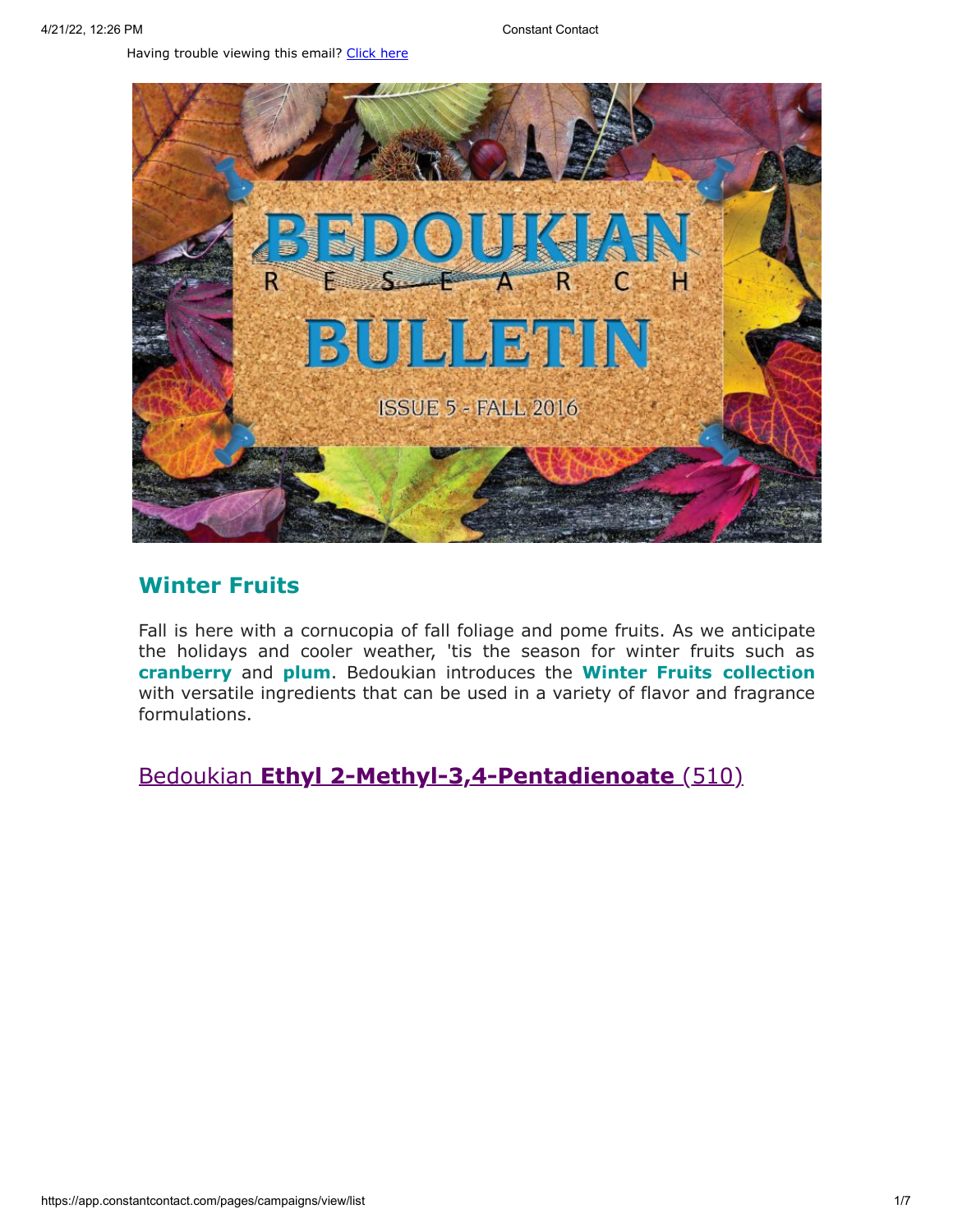

**Plum** is a trendy ingredient appearing in women's fine fragrance launches. **Acqua Colonia** is bringing its 2014 **Plum & Honey** scent back this year for a limited time. **Jo Loves** by Jo Malone debuted **Smoked Plum & Leather** with a sweet plum liqueur accord. **Avon Prima** is a new floral chypre scent that "opens with lush top notes of plum" while **Cartier Oud & Santal** features a "comfit plum for a liqueur-like sensuousness" and **Victoria's Secret Scandalous Dare** highlights an "icy plum" accord. Empire, the hit television show launched its own fragrance collection. **Truth**, the women's fragrance, is a floral with Bulgarian rose, vanilla orchid, violet blossom, blackberry and velvet plum.

**Plum** is also emerging in the beauty area. **Base 4 Groovi Beauty** introduced **Candied Plum** in mini face & body wipes, hand cream and lip balm sold at Ulta while **Plum Struck** has joined **Victoria's Secret Beauty Rush Flavored Gloss** line.

In flavors, alcoholic beverages are the en vogue application for new plum launches. **Red Tettemer O'Connell + Partners** and **Peach Street Distillers** collaborated to create **Hoppy Plum**, a limited edition seasonal batch of **TuB Gin**. **Edinburgh Gin** added **Plum & Vanilla Liqueur** as a limited edition to its range. As part of the Beers Made By Walking collaboration with High Line Canal Conservancy, **Dry Dock** crafted the **High Line Plum Saison-Brett**.

Not an alcoholic beverage, but a notable collaboration is **Morgenstern's Finest Ice Cream** and **Ice Cream Books**. To celebrate the launch of Brit Bennett's novel, The Mothers, Morgenstern's created an exclusive **Sour Plum Jam** sorbet.

**DID YOU KNOW? In addition to plum, [Ethyl 2-Methyl-3,4-Pentadienoate](http://search.bedoukian.com/flavorfragrance/ff_product.asp?method=POP&id=510) has strong pineapple undertones. It can be used at higher levels to impart an exotic tropical effect in your formulations. Make this ingredient the "plum" of your formulas!**

**[CLICK](mailto:customerservice@bedoukian.com?subject=Bedoukian%20Bulletin%20-%20Fall%202016&body=Hello%2C%0A%0AI%20would%20like%20to%20request%20free%20samples%20of%20each%20product%20advertised%20in%20the%20Fall%202016%20Bedoukian%20Bulletin!%0A) HERE FOR A SAMPLE**

Bedoukian **[Farnesol FCC](http://search.bedoukian.com/flavorfragrance/ff_product.asp?method=POP&id=719)** (BRI 719)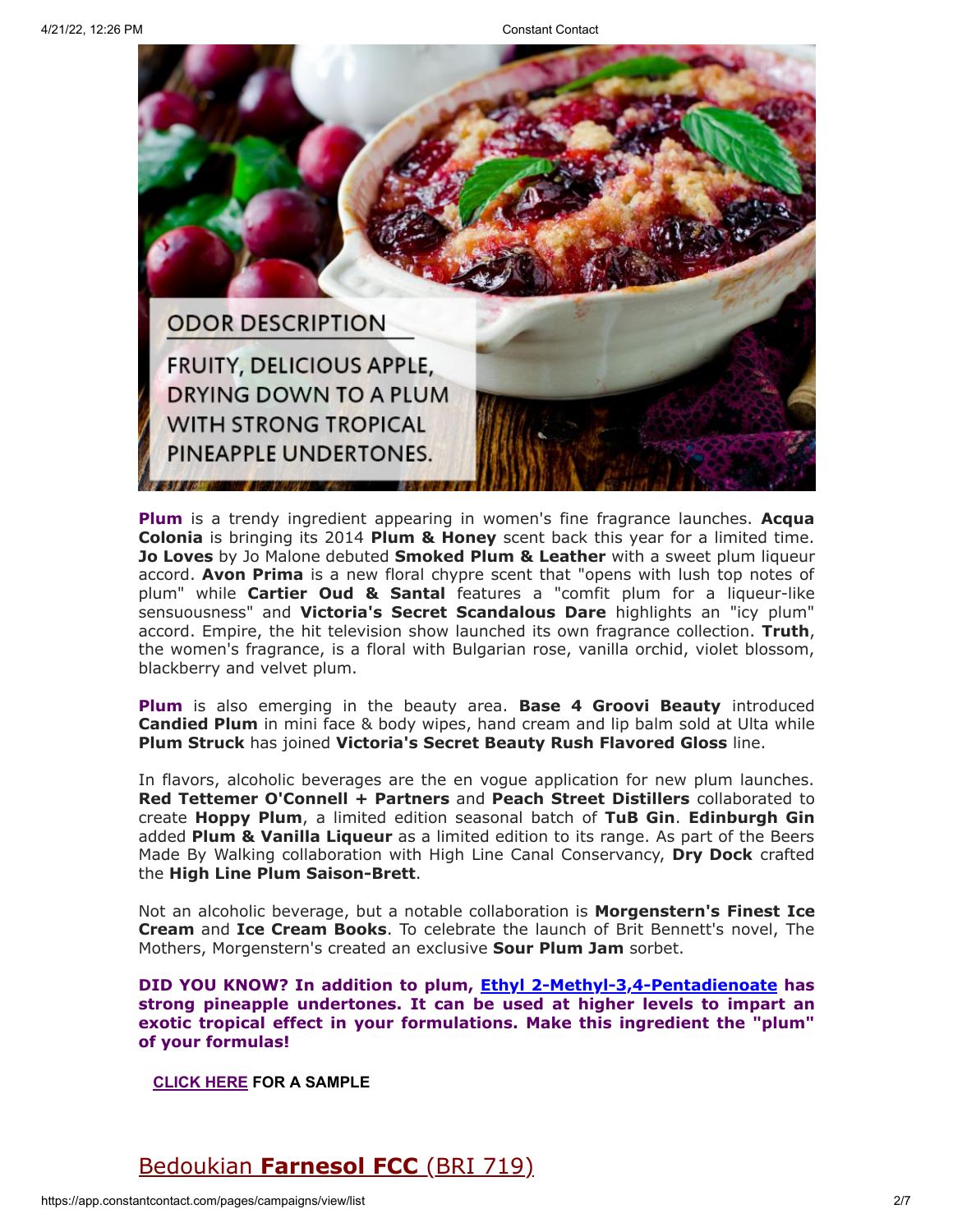

**Cranberry** is a popular flavor in beverages such as juice and water. According to Beverage Industry's 2016 Product Development Survey, 50% of survey respondents formulated with cranberry in 2015. Driven by its health benefits, cranberry is often used in a variety of juice formulations. For example, **Ocean Spray Cranberries Inc.** added **Ocean Spray PACt Fruit Infusions** in **Strawberry Kiwi**, **Cranberry Concord Grape** and **Cranberry Blueberry Cherry** flavors while **Natalie's Orchid Island Juice Co.** added **Orange Cranberry** as one of two limited edition fall flavors.

In water, **Polar Seltzer** added **Cranberry Clementine** to its range. The company also launched the 2016 **Winter Limited Edition collection** in five flavors. **Cranberry Cider** is one of the variants followed by **Winter Citrus and Berry**, **Tart Cherry and Lime**, **Pink Peach Bellini** and **Late Harvest Berries**. To "celebrate this year's holiday season," **Dry Soda Co.** debuted **Limited Edition Cranberry** and **Ginger** sparkling flavors. Alcoholic seltzers are also gaining momentum. **Spiked Seltzers** was the first entrant into the market three years ago and offers **Cape Cod Cranberry** while **Nauti Seltzer** launched this year and features **Cranberry** as one of four flavors.

**Cranberry** is also a seasonal fall and winter fragrance favorite, particularly popular in candles and air care. For example, **Yankee Candle** introduced **Cherry Gin Fizz**, which is described as "a bubbly mix of cherry, pomegranate, cranberry and vanilla that refreshes." Additionally, as part of the limited edition **Get Your Glamour On** collection, **Yankee Candle** launched **Iced Pine Berry**, which is "a wonderful, wintry scent of evergreen, pine cones and frosty cranberry that sets the perfect holiday party mood." For the Fall 2016, **Swan Creek Candle Co.** launched two cranberry candle scents **Cranberry Apple Crisp** and **Cranberry Garland**. **Cranberry Apple Crisp** features New England cranberries, tart apple, peach, cinnamon, clove, almond and caramel while **Cranberry Garland** highlights chilled cranberries and fresh mulberries combined with Siberian fir needle, English ivy and pink peppercorns. **Cranberry Mandarin Splash Candle** joined **Better Homes and Gardens'** line up. As a limited edition for the season, **Febreze** added **Fresh Twist Cranberry** to its line.

In personal care, **Bath & Body Works** extended the **Frosted Cranberry** scent into a **Gentle Foaming Hand Soap**. In addition, **Winterberry Wonder** joined the **Bath**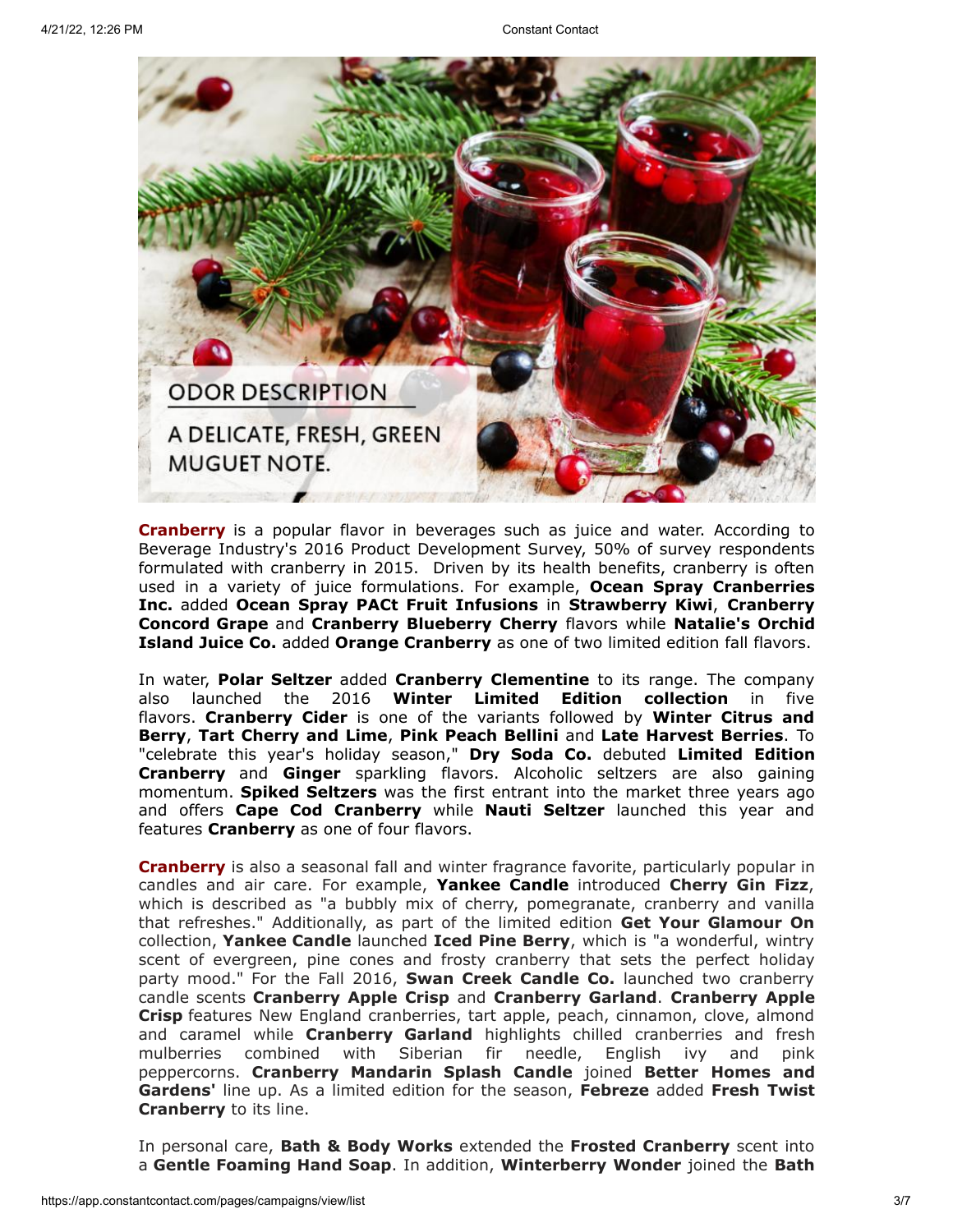**& Body Works Signature Collection** range and is "a wintry blend of red winterberry, ruby apple and sparkling cranberry."

**DID YOU KNOW? [Farnesol](http://search.bedoukian.com/flavorfragrance/ff_product.asp?method=POP&id=719) is a great addition to rose, muguet, and other floral compositions. It adds a delicate freshness that will make your fragrance blossom. Don't be left in the cold, add this ingredient to your fall and winter harvest!**

**[CLICK](mailto:customerservice@bedoukian.com?subject=Bedoukian%20Bulletin%20-%20Fall%202016&body=Hello%2C%0A%0AI%20would%20like%20to%20request%20free%20samples%20of%20each%20product%20advertised%20in%20the%20Fall%202016%20Bedoukian%20Bulletin!%0A) HERE FOR A SAMPLE**

## **Spice Market**

Nothing connotes the holiday season like warm simmering spices such as such as cinnamon, **clove** and nutmeg. In addition, the large and growing multicultural population and younger demographics are influencing the food and beverage market as they seek bold, spicy, authentic and experiential flavor combinations. All kinds of **pepper** such as Black, Habanero and Jalapeño are heating up multiple applications. Bedoukian introduces the **Spice Market collection** with versatile ingredients that can be used in a variety of fragrance and flavor formulations.

## Bedoukian **[Habanene](http://search.bedoukian.com/flavorfragrance/ff_product.asp?method=POP&id=965)** (965)



Black and pink pepper accords are hot ingredients happening in fine fragrances. **Comme des Garçons** debuted **Blackpepper**, which is formulated with Madagascan pepper and woody notes. Makeup artist **Charlotte Tilbury** introduced **Scent of a Dream**. This chypre scent includes black pepper, saffron, frankincense, patchouli and fire tree notes with citrus and floral ingredients. **Ermenegildo Zegna Essenze Gold Collection** - **Musk Gold For Men** has notes of bergamot, black pepper, coriander, carrot seed, myrrh, cedar, leather, oud, musk and patchouli.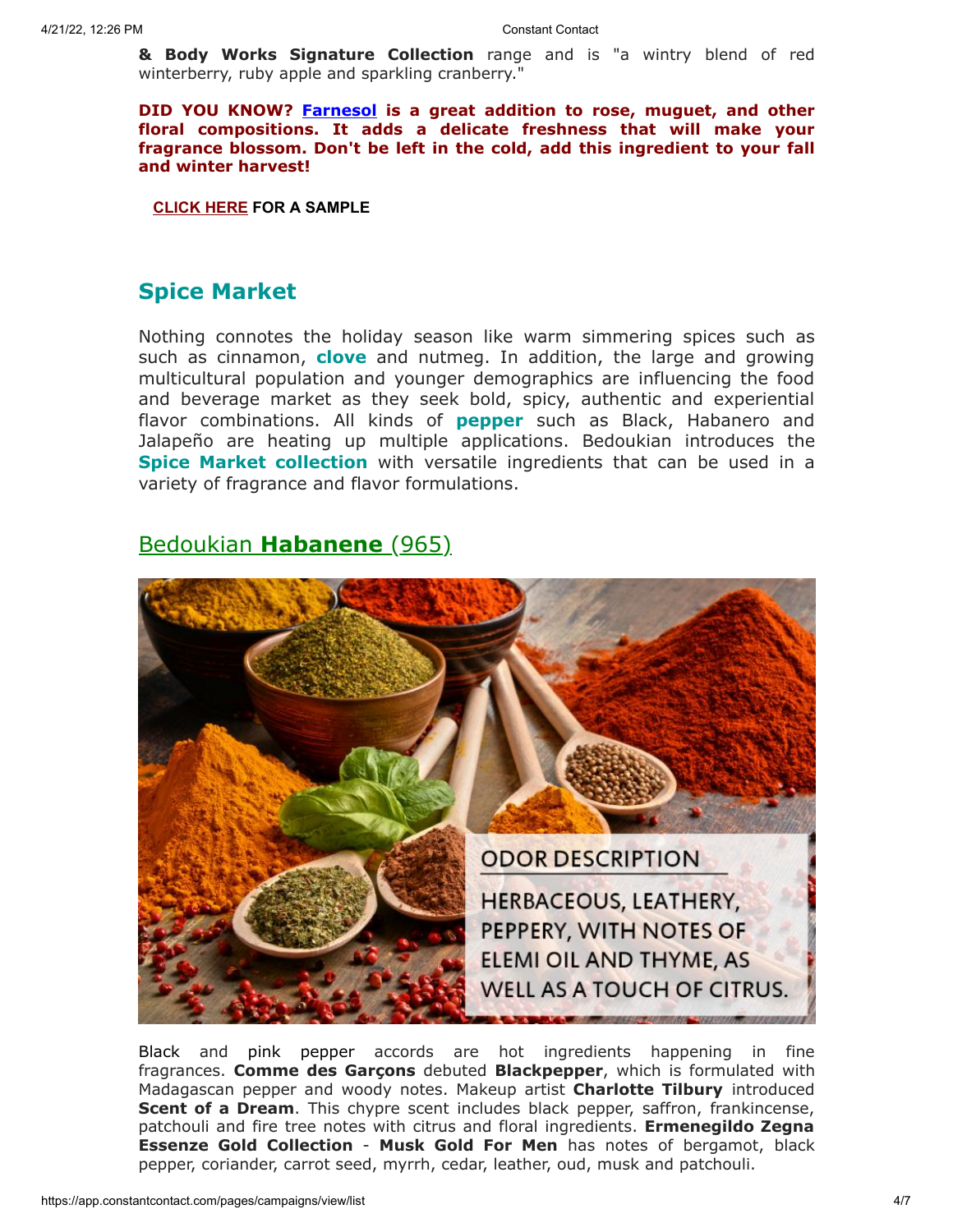**Project Renegades Mark Buxton, Bertrand Duchaufour and Geza Schoen** is a niche brand from three perfumers. All three perfumers created their own namesake scent and each contains a pepper note. Mark Buxton utilizes black pepper while Bertrand Duchaufour and Geza Schoen use pink pepper. **Want Pink Ginger** by **DSquared2** is a new spicy floriental fragrance for women with pink ginger and pink pepper accords while **Happy Spirit Forever** by **Chopard** is a floriental fragrance that also features pink pepper.

**Pepper** can also be seen in candles. For example, **Illume Winter White** is an aromatic scent with evergreen, cypress, white peppercorn, and cardamom while **Illume Pumpkin Peppercorn** is spiced pumpkin with sweet peppercorn, roasted cinnamon bark, citrus peel, oak, amber, black vanilla bean and smoked chestnut. **Cire Trudon's** new candle **Bethléem**, showcases pepper, cardamom and saffron.

In the flavor arena, consumers crave heat and look for a variety of unique spicy foods and beverages in all applications. Pepper has a myriad of interpretations and **Habanero** and **Jalapeño** are two popular flavor directions appearing in a variety of products.

This year, Lay's introduced the "Flavor Swap" Campaign and had consumers compare new flavor directions to existing flavors. **Fiery Roasted Habanero** was the new flavor that ran against **Lay's Flamin' Hot**. Beef jerky is the latest snack food gaining momentum. **Lime Habanero Tequila Jerky** is one of **Hangover Joe's** newest products while **New Primal** recently introduced **Habanero Pineapple Beef** meat stick. **Litehouse® Inc.** added **Mango Habanero** to its dressing line. **Züpa Noma's** new chilled on-the-go vegetable soup is available in six flavors. **Organic Yellow Pepper Habanero** and **Organic Tomatillo Jalapeno** are two varieties.

**Noosa Yoghurt** has launched a variety of innovative new savory flavors including **Mango Sweet Chili**, **Pineapple Jalapeno** and **Raspberry Habanero**. **Chobani Meze™** is a new line of savory dips in three flavors - **Chili Lime**, **Roasted Red Pepper** and **Three-Pepper Salsa**. **G.H. Cretors** added **Organic Chile Jalapeño White Cheddar** to its popcorn collection.

Beverages are also experimenting with spices. **Dry Sparkling Serrano Pepper** launched as a limited edition seasonal summer flavor while **WKD Fiery Shot** debuted in early 2016 and showcases a mango and chilli-flavoured 15% ABV hot shot.

**DID YOU KNOW? We demonstrated [Habanene](http://search.bedoukian.com/flavorfragrance/ff_product.asp?method=POP&id=965) at 0.2% in our Rose Poivrée Accord, with a peppered floral note where it added just the right amount of spice to compliment and enhance the floral aspects of the fragrance. Let this top product of ours help heat up your formulas!**

**[CLICK](mailto:customerservice@bedoukian.com?subject=Bedoukian%20Bulletin%20-%20Fall%202016&body=Hello%2C%0A%0AI%20would%20like%20to%20request%20free%20samples%20of%20each%20product%20advertised%20in%20the%20Fall%202016%20Bedoukian%20Bulletin!%0A) HERE FOR A SAMPLE**

Bedoukian **[Homomenthyl Acetate](http://search.bedoukian.com/flavorfragrance/ff_product.asp?method=POP&id=967)** (967)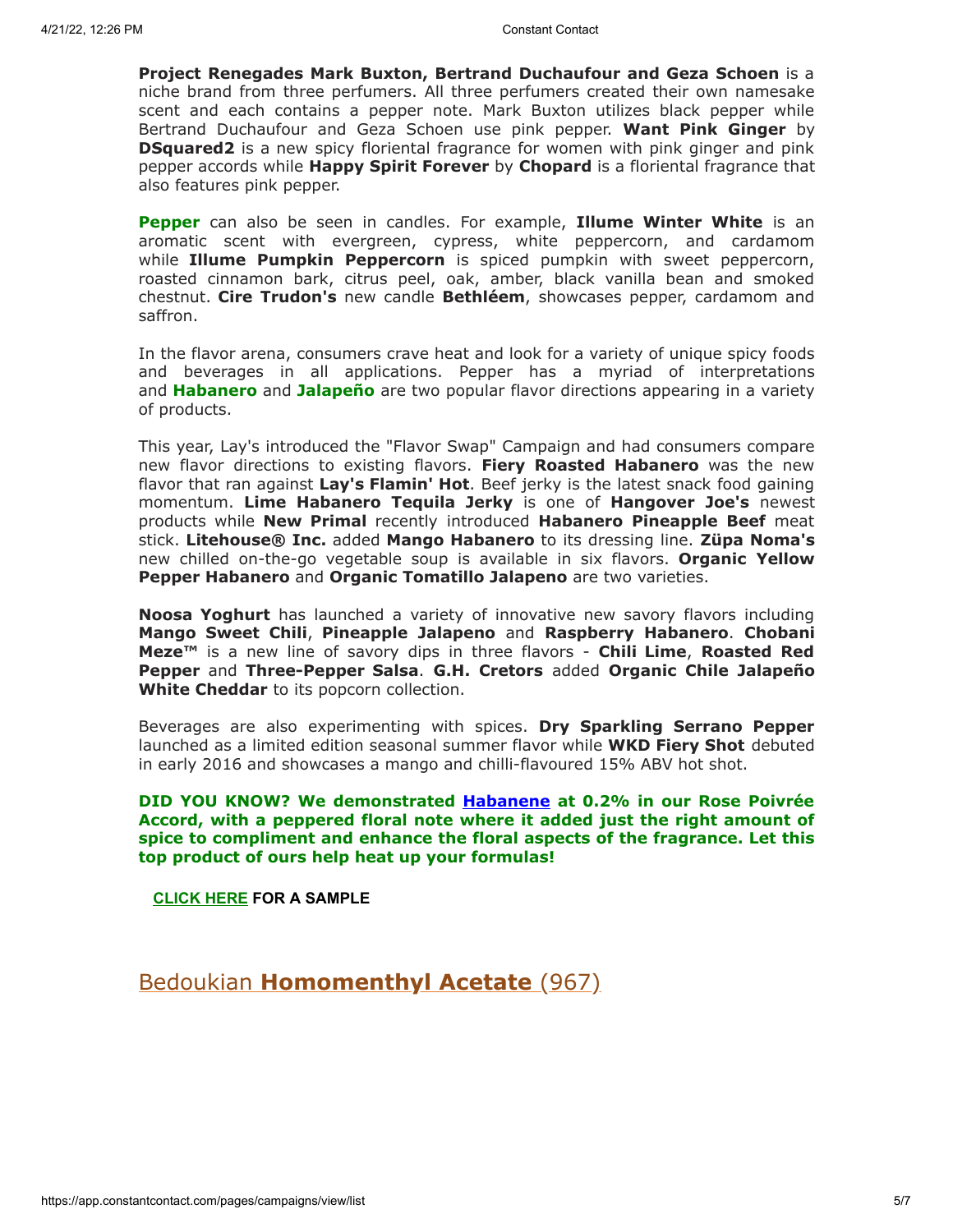

**Clove** is a popular fragrance note often used in candles and air care during the fall and winter season. For example, this season **White Barn Candle Company** has a **Cinnamon & Clove Bud** scent while **American Home by Yankee Candle** offers a **Spiced Orange and Clove** candle. **Yankee Candle** introduced several fall and holiday scents that highlight clove. **Yankee Candle Shimmering Pine** has pine, holly berry and clove while **Sparkly Ginger Martini** in Yankee Candle's **Get Your Glamour On** limited collection is formulated with nutmeg, clove and ginger. In addition, **Yankee Candle Spiced Pumpkin Reed Diffuser** is described as "pumpkins baked in simmering spices of clove, nutmeg and cinnamon sweetened with brown sugar." **Swan Creek Candle Co.** also launched several spicy candle directions for the fall. **Holiday Hearth & Home** features Clementine, juicy orange, black clove, allspice and cane sugar while **Spiced Sangria** blends citrus, cloves, allspice, anise and cinnamon with red wine notes. **Roasted Chestnut Spice** combines smoked chestnuts, clove bud, golden amber and firewood.

**Épices et Délices** - **"Delicious Spices"** is one of three new Holiday 2016 **Diptyque** candles. It blends a warm spicy accord, Gingerbread, honey and star anise. **Nest** added **Sahara Spice** to its line and combines nutmeg, coriander, ginger, cardamom, sandalwood and Madagascar vanilla bean. **Votivo Spiced Chai** candle is new and contains cinnamon, pumpkin, vanilla, amber, resin and sandalwood.

In personal care, **Method** introduced two warm and spicy scents for the fall. As part of the Holiday Collection 2016, **Vanilla Chai** blends vanilla sugar, allspice, cinnamon, clove and nutmeg and is available in Foaming Hand Wash and Gel Hand Wash. **Rebecca Atwood** designed the limited edition **Pumpkin Clove** Foaming Hand Wash and Gel Hand Wash packaging. **The Body Shop** launched a **Vanilla Chai** limited edition bath and body range.

In flavors, Pumpkin Spice across multiple applications, is the best example of the use of clove and other baking spice blends. Pumpkin Spice is becoming a ubiquitous seasonal flavor and here are a few examples of recent market activity. In beverages, **Starbucks** rolled out its infamous **Pumpkin Spice Latte** flavor in a ready-to-drink **Frappuccino** as well as **K-cups**. **Cheerios** launched **Pumpkin Spice**, a limited edition flavor that features "pumpkin puree, cinnamon, nutmeg and cloves" while **Peeps** introduced **Pumpkin Spice Latte Flavored Chicks** dipped in white fudge.